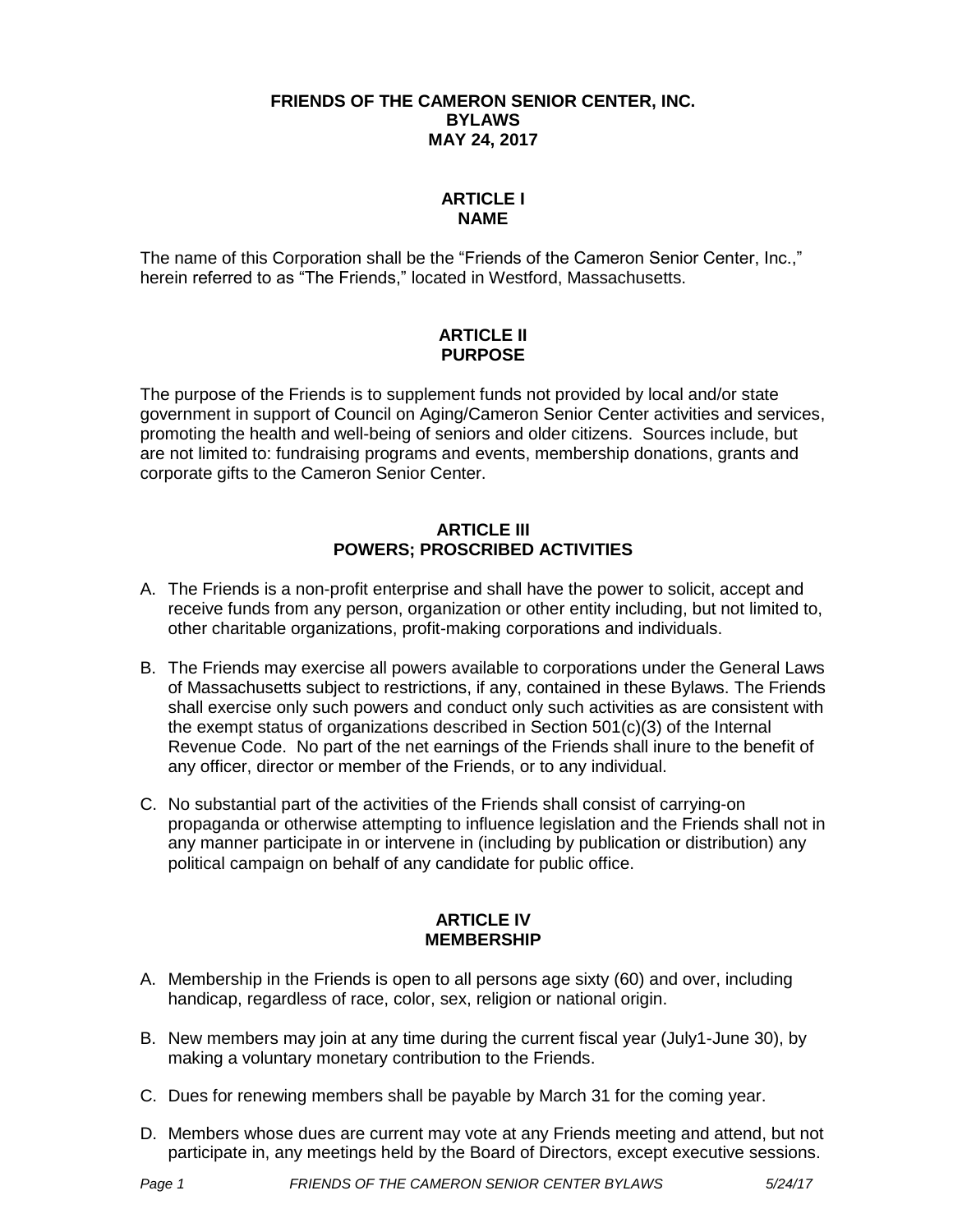# **ARTICLE V MEETINGS**

- A. Regular meetings of the Friends shall be held bi-annually, unless the Corporation orders otherwise, in advance.
- B. Board of Directors meetings will be held monthly, unless the Corporation orders otherwise, in advance. A majority of the members of the full Board shall constitute a quorum at any regular or special meeting of the Board. Members of the Friends may attend Board meetings, but may not vote.
- C. An annual meeting of the Friends for the election of the Board of Directors and other business shall be held in May. At this time, the business, financial status and future directions of the Corporation shall be reported to the membership. The membership shall be notified of this meeting at least one month in advance.
- D. Special meetings may be called by the President, or in his/her absence, by the Vice President and one week's advance notice of all meetings shall be given by the Secretary.

# **ARTICLE VI NOMINATIONS AND ELECTIONS**

- A. The Board of Directors shall be elected by ballot vote at the annual meeting of the Friends in May.
- B. The Nominating Committee shall: 1) prepare a list of nominees for officers and board members, to be acted upon at the next annual meeting and 2) provide the Board of Directors with nominees to fill vacancies on the Board due to resignation or death.
- C. The report of the Nominating Committee shall be included with the call to the annual meeting.
- D. Nominations shall include the nominees selected by the Nominating Committee and nominations from the floor.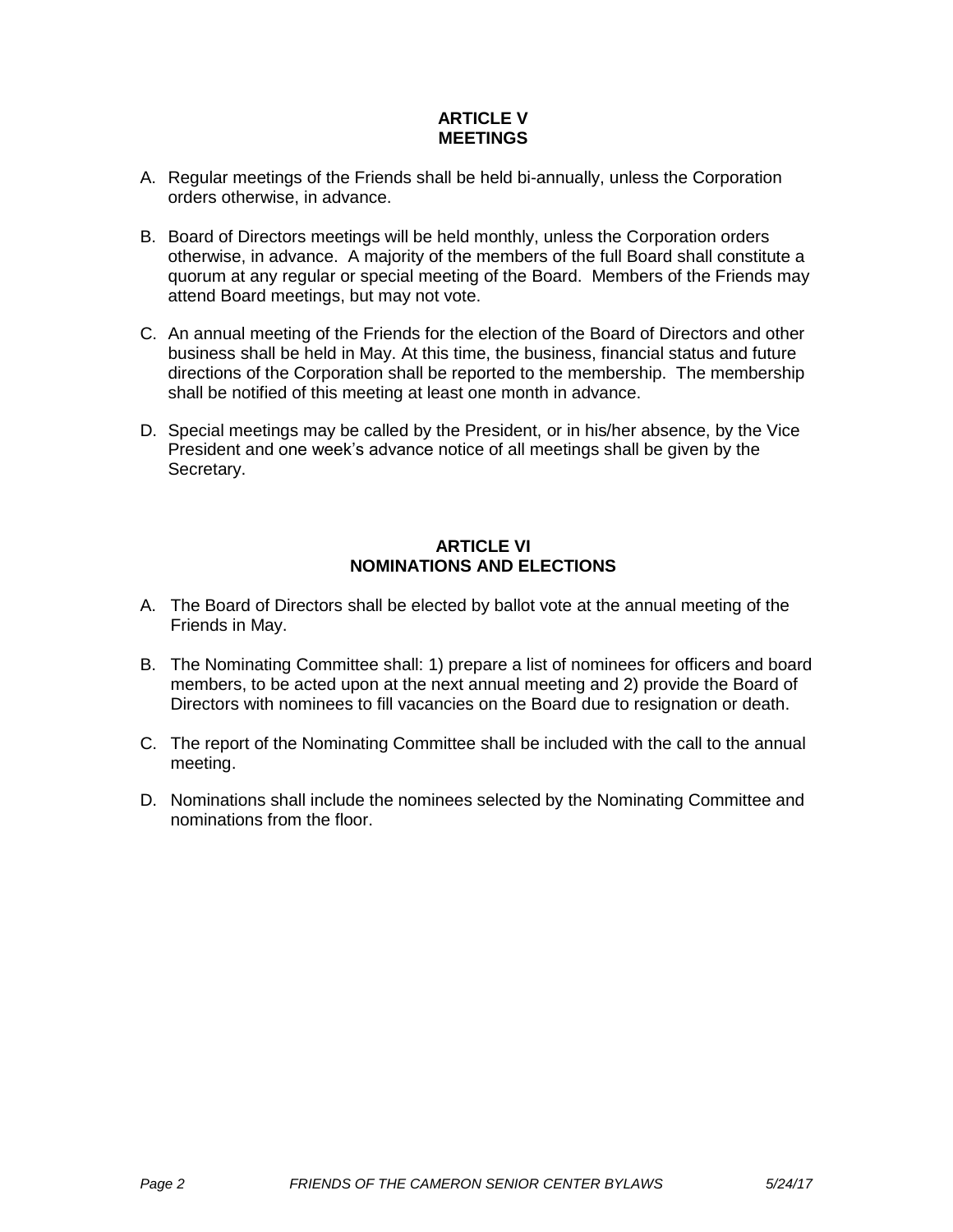### **ARTICLE VII OFFICERS**

- A. The elected officers of the Friends shall be President, Vice-President, Secretary, Treasurer, and Assistant Treasurer.
- B. Officers shall serve for two years or until their successors are elected. Their terms of office shall begin at the close of the annual meeting at which they are elected.
- C. Officers shall serve for no more than two consecutive terms in the same office, unless approved by the membership.
- D. One person may hold two or more offices at the same time, but no person shall hold the office of President and Treasurer at the same time.
- E. Vacancy in the office of President shall be filled by the Vice President.
- F. All other vacancies shall be filled by a vote of the majority of the Directors, even though they may constitute less than a quorum, and each shall serve until a successor is elected at the next annual meeting.

# **ARTICLE VIII DUTIES OF THE OFFICERS**

- **A. President**: The President shall be the chief executive officer of the Friends. Subject only to the authority of the Board, he/she shall have general charge and supervision over, and responsibility for, the business and affairs of the Friends. Unless otherwise directed by the Board, all other officers shall be subject to the authority and supervision of the President. The President may, in the absence of an authorized manager, enter into and execute in the name of the Friends, contracts or other instruments in the regular course of business, which have been authorized, either generally or specifically, by the Board. The President shall have the powers and duties of management usually vested in the office of President of a corporation.
- B. **Vice-President**: The Vice-President shall perform such duties and have such authority as from time to time may be delegated to him/her by the President or by the Board. In the event of the absence, death, inability or refusal to act by the President, the Vice-President shall perform the duties and be vested with the authority of the President.
- C. **Treasurer**: The Treasurer shall be the chief financial officer of the Corporation. Checks shall be signed by the Treasurer, or upon his/her absence, by the Assistant Treasurer. Copies of all materials will remain on file at Cameron Senior Center.
- D. **Assistant Treasurer**: The Assistant Treasurer shall perform all duties of the Treasurer in the event of the temporary disability or absence of the Treasurer.
- E. **Secretary**: The Secretary shall cause notices of all meetings to be served as prescribed in these Bylaws and shall keep, or cause to be kept, minutes of all meetings of the members and the Board. The Secretary shall perform such other duties and possess such other powers as are incidental to that office, or assigned by the President or the Board. The Secretary shall be the archivist of the Friends and shall keep, or cause to be kept, the permanent files and historical records of the Friends. Records are to be kept on file at Cameron Senior Center.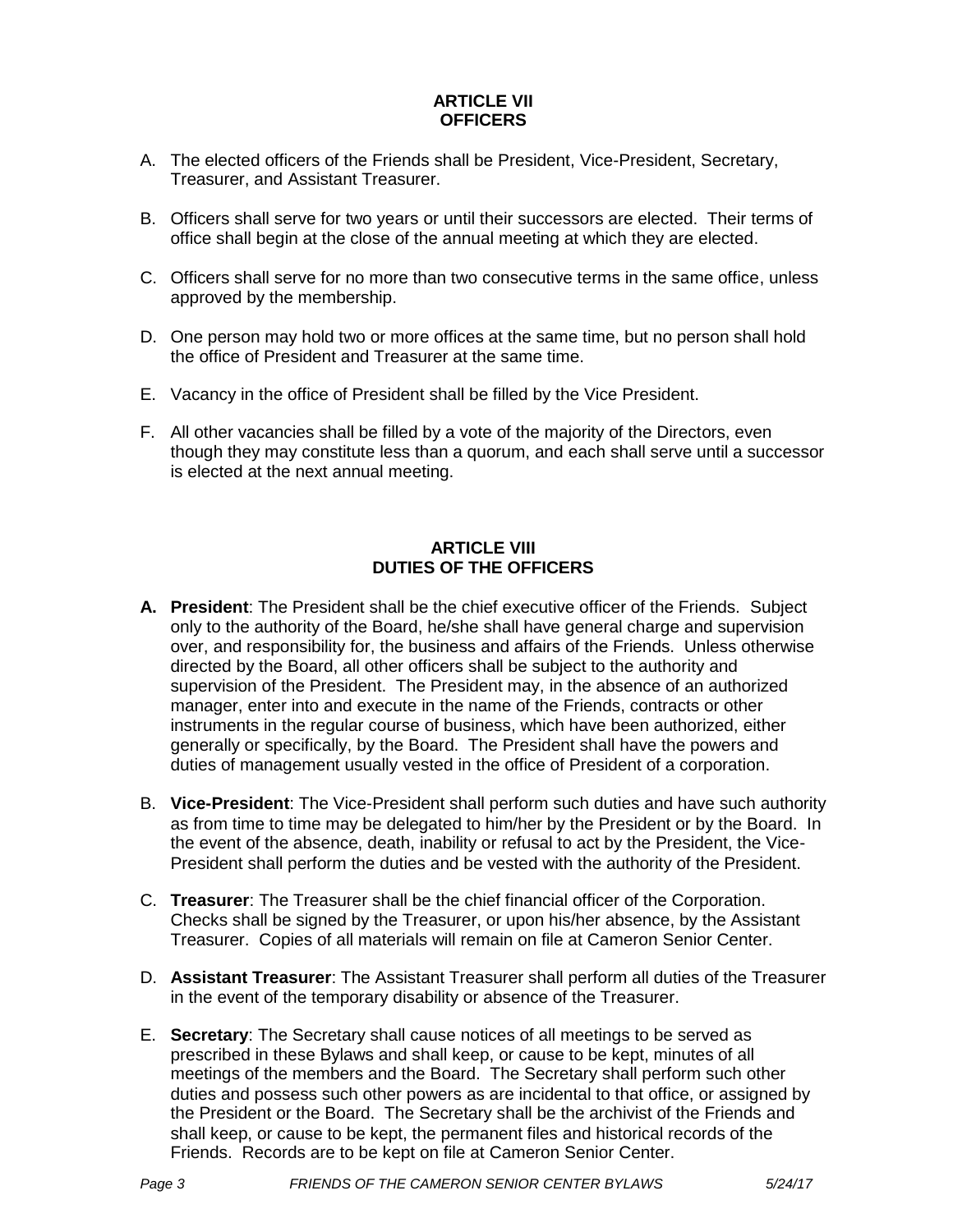### **ARTICLE IX BOARD OF DIRECTORS**

- **A.** The Board of Directors shall consist of 14 Directors (one of whom shall be the Immediate Past President), all of whom (except the Immediate Past President), shall be elected from the membership of the Friends. The Directors must at all times be members of the Corporation.
- B. The Board of Directors shall elect the Officers and Nominating Committee from among their ranks.
- C. Directors shall serve two-year terms of office and shall serve without compensation.
- D. The Board shall be responsible for the general welfare of the Corporation. The Board shall conduct, manage and control the affairs of the Corporation and make and enforce such rules and regulations not inconsistent with these Bylaws or the laws of the Commonwealth of Massachusetts.
- E. The Board is authorized to establish and manage an endowment fund and accept and receive such donations or gifts as may be deemed appropriate to support the objectives of the Friends.
- F. The Board may remove any Officer or agent of the Friends if such action, in the judgement of the Board, is in the best interest of the Friends.
- G. Three consecutive absences without adequate excuse shall be deemed to be a resignation, at the discretion of the Board.
- H. Vacancies on the Board, except President, shall be filled by a vote of the majority of the remaining Directors, even though they may constitute less than a quorum, and each person elected shall be a Director until a successor is elected by members at the next annual meeting.
- I. The Board may designate as an Honorary Member any individual who has served as an Officer or Director for many years or anyone who has contributed substantially to the overall success of the Friends, at their discretion. Honorary Members may participate in Board meetings, but may not make motions or vote.

### **ARTICLE X COMMITTEES**

Committees, standing or special, except the Nominating Committee, shall be appointed by the President, as the Friends or the Board of Directors deem necessary to carry on the work of the organization. The President shall be an ex-officio member of all committees except the Nominating Committee. Standing Committees shall include, but not be limited to: Finance, Membership, PR, Harvest Fair, Ways & Means, etc.